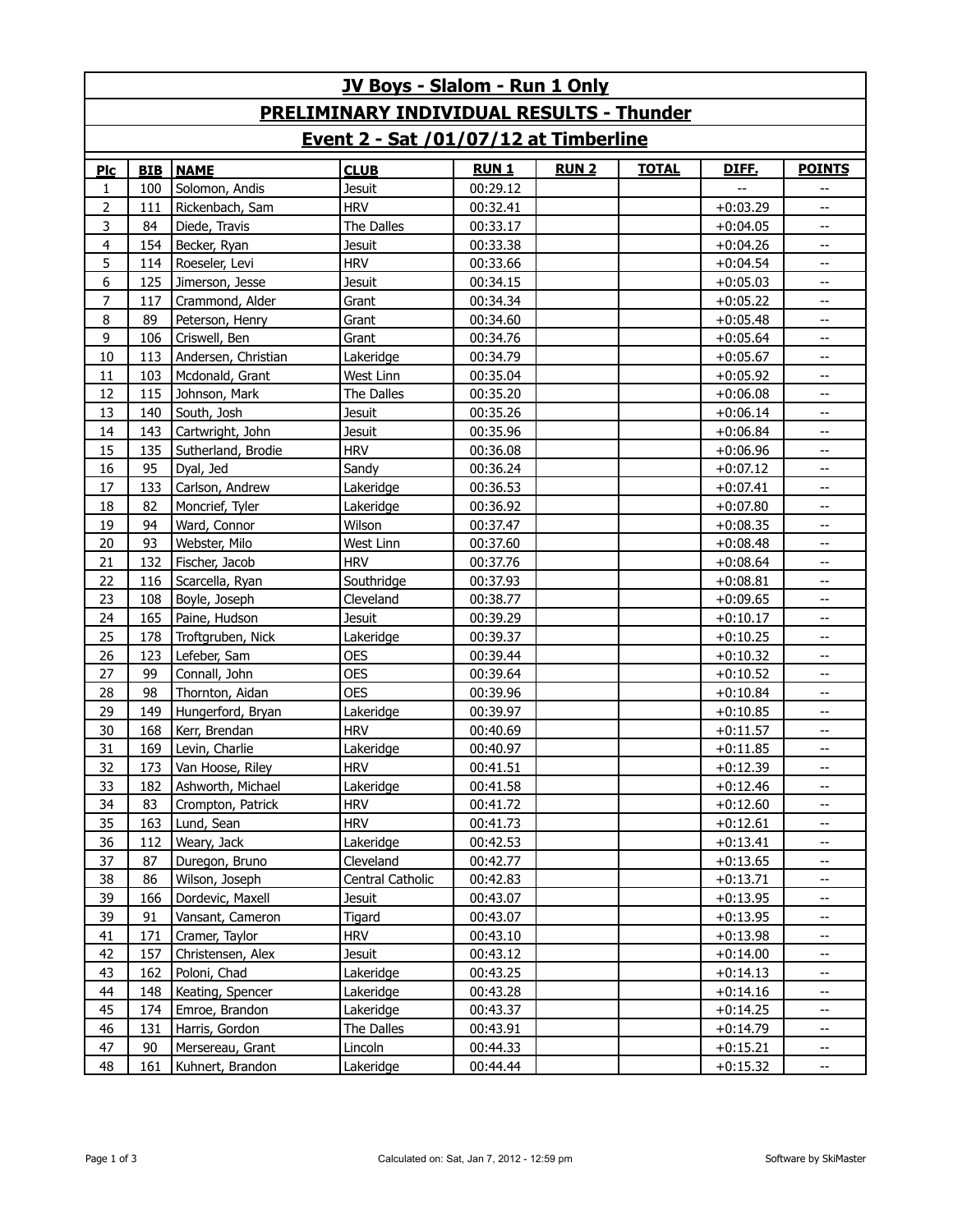| <b>JV Boys - Slalom - Run 1 Only</b>            |            |                        |               |             |             |              |                          |                          |  |
|-------------------------------------------------|------------|------------------------|---------------|-------------|-------------|--------------|--------------------------|--------------------------|--|
| <b>PRELIMINARY INDIVIDUAL RESULTS - Thunder</b> |            |                        |               |             |             |              |                          |                          |  |
| Event 2 - Sat /01/07/12 at Timberline           |            |                        |               |             |             |              |                          |                          |  |
| Plc                                             | <b>BIB</b> | <b>NAME</b>            | <b>CLUB</b>   | <b>RUN1</b> | <b>RUN2</b> | <b>TOTAL</b> | <b>DIFE.</b>             | <b>POINTS</b>            |  |
| 49                                              | 102        | Anuta, David           | Wilson        | 00:44.86    |             |              | $+0:15.74$               |                          |  |
| 50                                              | 177        | Olmstead, Aidan        | <b>HRV</b>    | 00:44.99    |             |              | $+0:15.87$               | $-$                      |  |
| 51                                              | 107        | Smith, Nathaniel       | Sunset        | 00:45.27    |             |              | $+0:16.15$               | --                       |  |
| 52                                              | 175        | Criscione, Joseph      | Lakeridge     | 00:45.49    |             |              | $+0:16.37$               | --                       |  |
| 53                                              | 160        | Gray, John             | <b>HRV</b>    | 00:45.51    |             |              | $+0:16.39$               | --                       |  |
| 54                                              | 118        | Keller, Benjamin       | Lincoln       | 00:46.02    |             |              | $+0:16.90$               | --                       |  |
| 55                                              | 172        | Mcpeeters, Kai         | <b>Jesuit</b> | 00:46.18    |             |              | $+0:17.06$               | --                       |  |
| 56                                              | 181        | Kozec, Owen            | <b>HRV</b>    | 00:46.27    |             |              | $+0:17.15$               | --                       |  |
| 57                                              | 128        | Selker, Leo            | Lincoln       | 00:46.67    |             |              | $+0:17.55$               | Щ,                       |  |
| 58                                              | 147        | Tauscher, Noah         | <b>HRV</b>    | 00:46.73    |             |              | $+0:17.61$               | --                       |  |
| 59                                              | 121        | Mardock, Jax           | Sandy         | 00:47.15    |             |              | $+0:18.03$               | --                       |  |
| 60                                              | 104        | Sanders, Jake          | Tigard        | 00:48.43    |             |              | $+0:19.31$               | --                       |  |
| 61                                              | 134        | Fisher, Joshua         | Lakeridge     | 00:48.85    |             |              | $+0:19.73$               |                          |  |
| 62                                              | 179        | Conan, Gregory         | Lakeridge     | 00:48.90    |             |              | $+0:19.78$               | --                       |  |
| 63                                              | 176        | Raulston, Samuel       | <b>HRV</b>    | 00:49.94    |             |              | $+0:20.82$               | --                       |  |
| 64                                              | 156        | Agarwal, Rohun         | <b>OES</b>    | 00:49.99    |             |              | $+0:20.87$               | --                       |  |
| 65                                              | 167        | Finchen, Jordan        | Southridge    | 00:50.03    |             |              | $+0:20.91$               | --                       |  |
| 66                                              | 155        | Ostrovsky, Alex        | <b>OES</b>    | 00:50.08    |             |              | $+0:20.96$               | --                       |  |
| 67                                              | 146        | Piwonka, Noah          | Southridge    | 00:51.38    |             |              | $+0:22.26$               | --                       |  |
| 68                                              | 130        | Zeller, Ryan           | Southridge    | 00:52.01    |             |              | $+0:22.89$               | --                       |  |
| 69                                              | 151        | Treim, Colton          | Southridge    | 00:52.31    |             |              | $+0:23.19$               | --                       |  |
| 70                                              | 159        | Irving, Brandon        | Southridge    | 00:53.77    |             |              | $+0:24.65$               | --                       |  |
| 71                                              | 120        | Sautter, Kyle          | Wilson        | 00:54.45    |             |              | $+0:25.33$               | --                       |  |
| 72                                              | 85         | Richter, Paul          | Southridge    | 00:57.45    |             |              | $+0:28.33$               | --                       |  |
| 73                                              | 139        | Langstaff, Joel        | Lincoln       | 01:01.10    |             |              | $+0:31.98$               | --                       |  |
| 74                                              | 145        | Bingham, Wilson        | Grant         | 01:06.62    |             |              | $+0:37.50$               | --                       |  |
| 75                                              | 101        | Gatchell, Marques      | Sandy         | 01:07.38    |             |              | $+0:38.26$               | --                       |  |
| 76                                              | 88         | Peden, Jake            | Sunset        | 01:14.82    |             |              | $+0:45.70$               | --                       |  |
| $\overline{\phantom{a}}$                        | 92         | Anderson, Clarke       | Barlow        | <b>DQ</b>   |             |              | $\overline{a}$           | --                       |  |
| --                                              | 129        | Bertschi-Wrigley, Alex | Grant         | <b>DQ</b>   |             |              | --                       |                          |  |
| $-$                                             | 105        | Chesley, Michael       | Lincoln       | <b>DQ</b>   |             |              | $-$                      | $-$                      |  |
|                                                 |            | 150 Cohn, Tony         | <b>HRV</b>    | <b>DNS</b>  |             |              |                          |                          |  |
| --                                              | 127        | Duley, Spencer         | Wilson        | DQ          |             |              | --                       | --                       |  |
| $\qquad \qquad -$                               | 136        | Fernandez, Bernardo    | The Dalles    | <b>DNS</b>  |             |              | $\overline{\phantom{a}}$ | $- -$                    |  |
| --                                              | 138        | Gariety, Jackson       | Grant         | DQ          |             |              | --                       | --                       |  |
| $\qquad \qquad -$                               | 164        | Ghaffari, Omeed        | Southridge    | <b>DNS</b>  |             |              | --                       | $\overline{\phantom{a}}$ |  |
| --                                              | 142        | Goodrich, Bo           | <b>OES</b>    | <b>DNF</b>  |             |              | --                       | --                       |  |
| $\overline{\phantom{a}}$                        | 153        | Grimme, William        | Lincoln       | DQ          |             |              | --                       | --                       |  |
| $\qquad \qquad -$                               | 180        | Hill, Stuart           | <b>HRV</b>    | <b>DNS</b>  |             |              | --                       | $- -$                    |  |
| --                                              | 96         | Jones, Spencer         | <b>Jesuit</b> | DQ          |             |              | --                       | --                       |  |
| $-$                                             | 97         | Krenek, Alex           | Lake Oswego   | <b>DQ</b>   |             |              | --                       | $\overline{\phantom{a}}$ |  |
| --                                              | 144        | Leo, William           | Lincoln       | <b>DNS</b>  |             |              | --                       | --                       |  |
| $\qquad \qquad -$                               | 170        | Loren, Cameron         | Lakeridge     | DQ          |             |              | --                       | --                       |  |
| $\overline{\phantom{a}}$                        | 124        | Lovestrand, Carl       | <b>OES</b>    | <b>DQ</b>   |             |              | --                       | --                       |  |
| --                                              | 122        | Mader, Brian           | <b>Jesuit</b> | <b>DQ</b>   |             |              | --                       | --                       |  |
| $\qquad \qquad -$                               | 119        | Mills, Tyler           | Tigard        | <b>DNF</b>  |             |              | --                       | $\overline{\phantom{a}}$ |  |
| --                                              | 110        | Moore, David           | The Dalles    | DQ          |             |              | --                       | --                       |  |
| $\overline{\phantom{a}}$                        | 126        | Pearcy, Tyler          | Sandy         | <b>DNS</b>  |             |              | $\overline{\phantom{a}}$ | $\overline{\phantom{a}}$ |  |